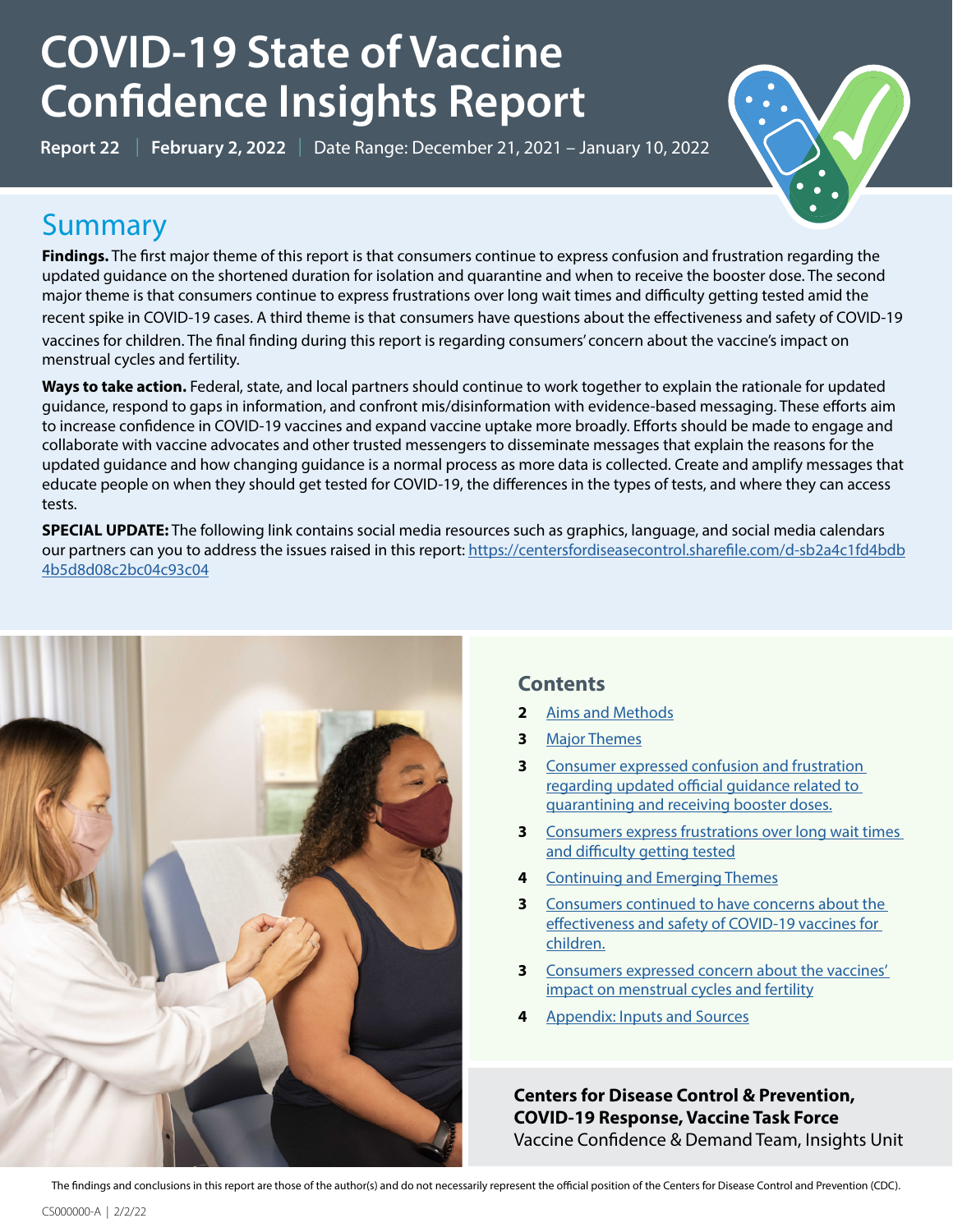## <span id="page-1-0"></span>Aims and Methods

By rapidly reviewing and analyzing numerous sources and inputs (see [Appendix\)](#page-1-0), the COVID-19 State of Vaccine Confidence Insights Report emphasizes major themes influencing COVID-19 vaccine hesitancy and uptake. Themes are characterized by the level and type of threat to vaccine confidence, degree of spread, and directionality. In addition, by examining how consumers think and feel, social processes, and the practical issues around vaccination, the Insights Report seeks to identify emerging issues of misinformation, disinformation, and places where intervention efforts can improve vaccine confidence across the United States.

The information in this report is only a snapshot, and certain populations may be underrepresented. Images and quotes are illustrative examples and are not meant to comprehensively cover all content related to the highlighted themes.

| How do you classify this theme/information?                                          |                                                                                                 |                                                                                              |                                                                                                                        |  |  |  |
|--------------------------------------------------------------------------------------|-------------------------------------------------------------------------------------------------|----------------------------------------------------------------------------------------------|------------------------------------------------------------------------------------------------------------------------|--|--|--|
| <b>High risk</b>                                                                     | <b>Moderate risk</b>                                                                            | <b>Low risk</b>                                                                              | <b>Positive sentiment</b>                                                                                              |  |  |  |
| • May lead to vaccine<br>refusals and decreased<br>uptake<br>• Wide reach, pervasive | • Potential to trigger<br>hesitancy to vaccination<br>• Moderate reach, modest<br>dissemination | Concerning, but low risk<br>to vaccine confidence<br>Limited reach, limited<br>dissemination | $\blacksquare$ Could increase vaccine<br>confidence, intent, or<br>motivation<br>• Variable reach and<br>dissemination |  |  |  |

**How has this theme/idea changed over time (since last report or over the course of multiple reports)?** 

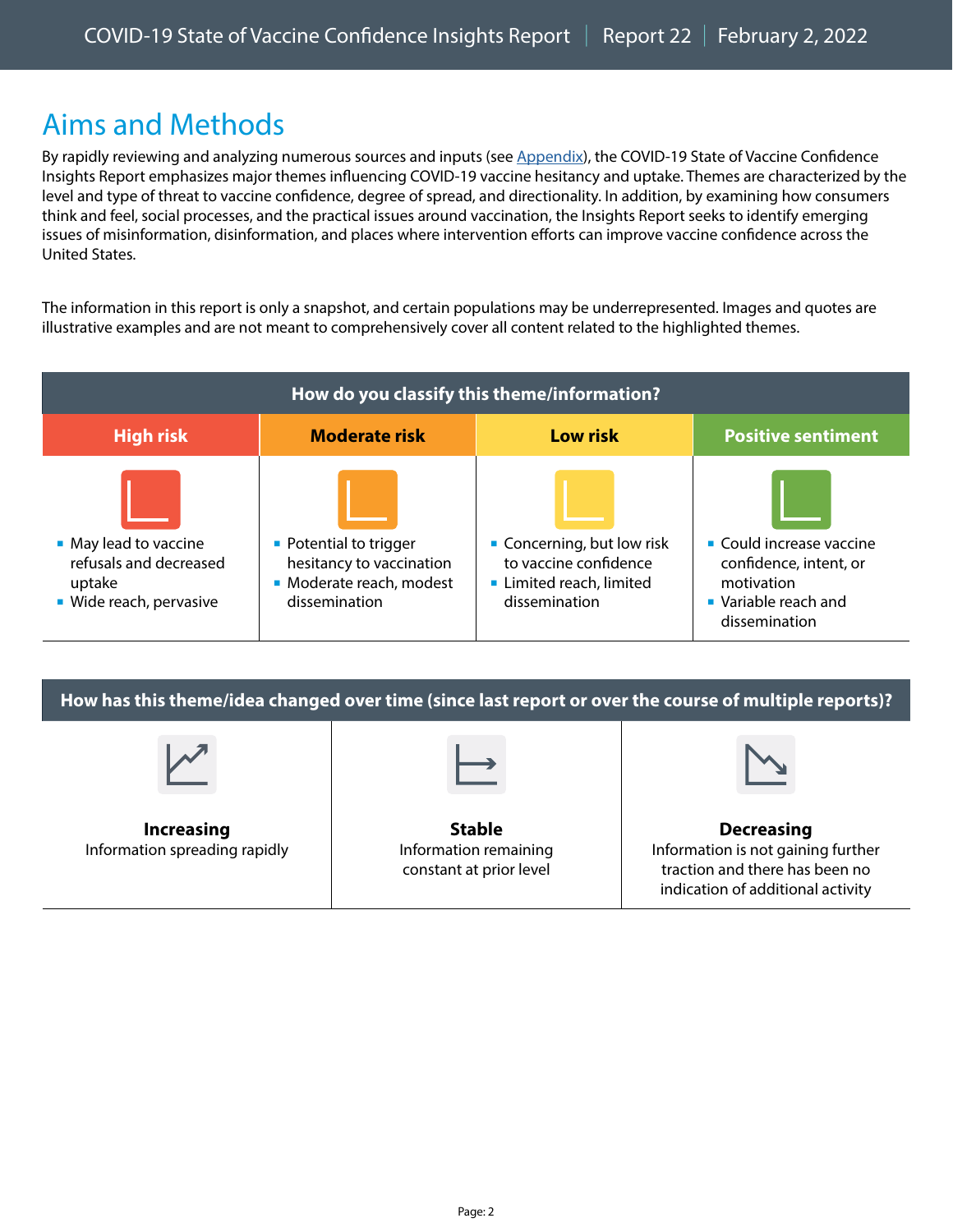## <span id="page-2-0"></span>Major Themes<sup>a</sup>



### <span id="page-2-1"></span>**Consumer expressed confusion and outrage regarding updated official guidance related to quarantining and receiving booster doses.**

On December 23, the CDC announced that asymptomatic healthcare workers infected with the virus that causes COVID-19 could return to work after seven days with a negative test. $^1$  $^1$  Additionally, healthcare workers who are up to date on their COVID-19 vaccines (i.e., have received all recommended COVID-19 vaccine doses, including a booster dose) do not need to

quarantine following high-risk exposures. On December 27, the CDC shortened the recommended time for isolation from 10 days to 5 days for those infected with SARS-CoV-2 if asymptomatic, but required mask usage when around others and to avoid travel.<sup>2</sup> On January 4, CDC updated guidance on the recommended COVID-19 isolation period for individuals who are sick or test positive, telling people that if they have access to a COVID-19 test and want to take it, the best approach is to use a rapid test on the fifth day after they initially developed symptoms or tested positive. If they tested negative, then they could shorten their isolation period to 5 full days, if they wear a mask in public and avoid travel and people who are high-risk for 10 days. $3$  Recommendations for quarantine after close contact to someone with COVID-19 differ based on a person's vaccination status and prior SARS-CoV-2 infection in the past 90 days.<sup>[4](https://www.cdc.gov/coronavirus/2019-ncov/your-health/quarantine-isolation.html)</sup>

Many news outlets declared the new guidance as confusing<sup>5[,6,](https://www.wthr.com/article/news/health/coronavirus/cdc-isolation-guidance-do-you-need-a-negative-covid-test-to-return-to-normal/531-81364365-fc01-474e-bb04-1d32cb13ec55)[7](https://www.nytimes.com/2021/12/28/business/cdc-isolation-guidelines-businesses.html)</sup> while others questioned why the guidance did not include a requirement to test negative for COVID-19 on day five.<sup>[8](https://abcnews.go.com/Politics/cdc-clarifies-isolation-guidance-criticism-call-testing/story?id=82071673)[,9](https://www.cnn.com/2022/01/04/health/cdc-updated-guidance-covid-isolation/index.html)</sup> The number of consumers seeking clarification on guidance greatly increased during this period.b,c,d The heightened frustrations around COVID-19 guidance may further undermine public trust in CDC and government leadership. This can potentially threaten vaccine confidence by increasing skepticism in response to public health messaging. $10,11,12,13$  $10,11,12,13$  $10,11,12,13$  $10,11,12,13$  If sources for guidance are no longer viewed as trusted entities, the public may be less likely to follow recommendations for vaccines and booster doses. $14$ 



#### *Perceptions, Concerns, and Threats to Vaccine Confidence*

- Some consumers stated that guidance changes were made for economic benefit and as a response to staffing shortages rather than based on science. d, 15, 16, [17,](https://www.facebook.com/cdc/posts/288612173300228?comment_id=288708236623955&__cft__%5b0%5d=AZXxIpNoP4uChqg4f_o8TIpAq36DdnOpIzNNQmeG7PEdNr5jvktNk-r12sjtMDcNxaVlHLJIoLoG7y1f0MJ5XJQ13cgEUWTTYOmdmy6Ny5DnIEef7Wfm0adJvydBvWSuujXuGjJKoBBTXeJLfV1wXik0&__tn__=R%5d-R) [18](https://twitter.com/5_utr/status/1474165052789997568)
- Consumers expressed confusion about the guidelines and uncertainty about how they should react to acquiring, exposures to, and symptoms of COVID-19b,d[,19,](https://www.facebook.com/cdc/posts/283573423804103?comment_id=1175471642860603&__cft__%5b0%5d=AZXXQL84GxoDn-wQWp82ecsrs8KReOjKYhtiM5IKxdEOpTRTGpVo7HP0E-_W58xhceIQLyINYtYZZ78DH0ZGma_wDWkJeeJTF7HwtnYJv_a_dd9ccuPN2oHf_9st3RlIun-Pq5FkzqHtUNfGH2Ev9zMDNPHoI6zERe-LRKGt1Am7Ig&__tn__=R%5d-R)[20](https://www.facebook.com/cdc/posts/286842813477164?comment_id=441797687441958&__cft__%5b0%5d=AZWnRMccm47hScZNY7GnS_vvlqZ3tZWUzvYArFsgMFAv34nXSycxObYPnXOU0IcA6z27GoSsOh-R3Wg5w6DI9Zvc-3GBucPA17rkc5kLl9wTgWQ-HvdXY_3phEdDSQbsUJqK23X_19s0T3Qq_F9DY8Em&__tn__=R%5d-R)
- Some social media users stated their belief that changing the quarantine guidelines was to appease corporations, specifically the airline industry.<sup>21,[22](https://www.instagram.com/p/CYR20dBMF1E/c/18208670383143201/)[,23](https://twitter.com/headi420/status/1479444452523479040),[24](https://www.instagram.com/p/CYAJSeQFlY_/c/17949894652616481/)</sup>
- Consumers expressed concern that not including recommendations for a negative test in the updated guidance could lead to an increase of COVID-19 cases.<sup>[25](https://www.studyfinds.org/airplane-passengers-covid-rapid-tests-quarantine/)[,26,](https://twitter.com/sophcompton/status/1479968704565850115)[27](https://www.cnbc.com/2022/01/04/cdc-adds-testing-guidance-to-shortened-covid-isolation-recommendation-after-facing-criticism.html)[,28](https://www.arkansasonline.com/news/2022/jan/10/cdc-defends-guidelines/)</sup>
- Many felt the new quidelines were unsafe for patients and healthcare workers.<sup>[29](https://twitter.com/kurteichenwald/status/1478349586284650496)[,30,](https://twitter.com/bryan_trader/status/1474165974534340611)[31](https://twitter.com/Kristen_567/status/1474173718700204032)</sup> Some people discussed the discrepancy between federal guidance and statements from other trusted organizations, such as nurses' associations $32,33$  and the World Health Organization. 34,[35](https://www.breitbart.com/national-security/2022/01/20/w-h-o-no-evidence-healthy-children-or-teens-need-booster-shots/)
- Skeptics interpreted changes in booster dose guidance as evidence that booster doses are ineffective<sup>36,[37](https://www.gettr.com/user/epochtimes)</sup> or an intentional manipulation designed to increase pharmaceutical profit.<sup>38,[39](https://twitter.com/Rasmussen_Poll/status/1479562378417262592)[,40](https://www.gettr.com/comment/cfjm898c30),[41](https://www.gettr.com/comment/cfivsc9691)</sup>

### c SEMrush

```
CDC-INFO</sub>
```
a Citations in this report are illustrative examples and are not the total number of instances of the corresponding themes. b Google Trends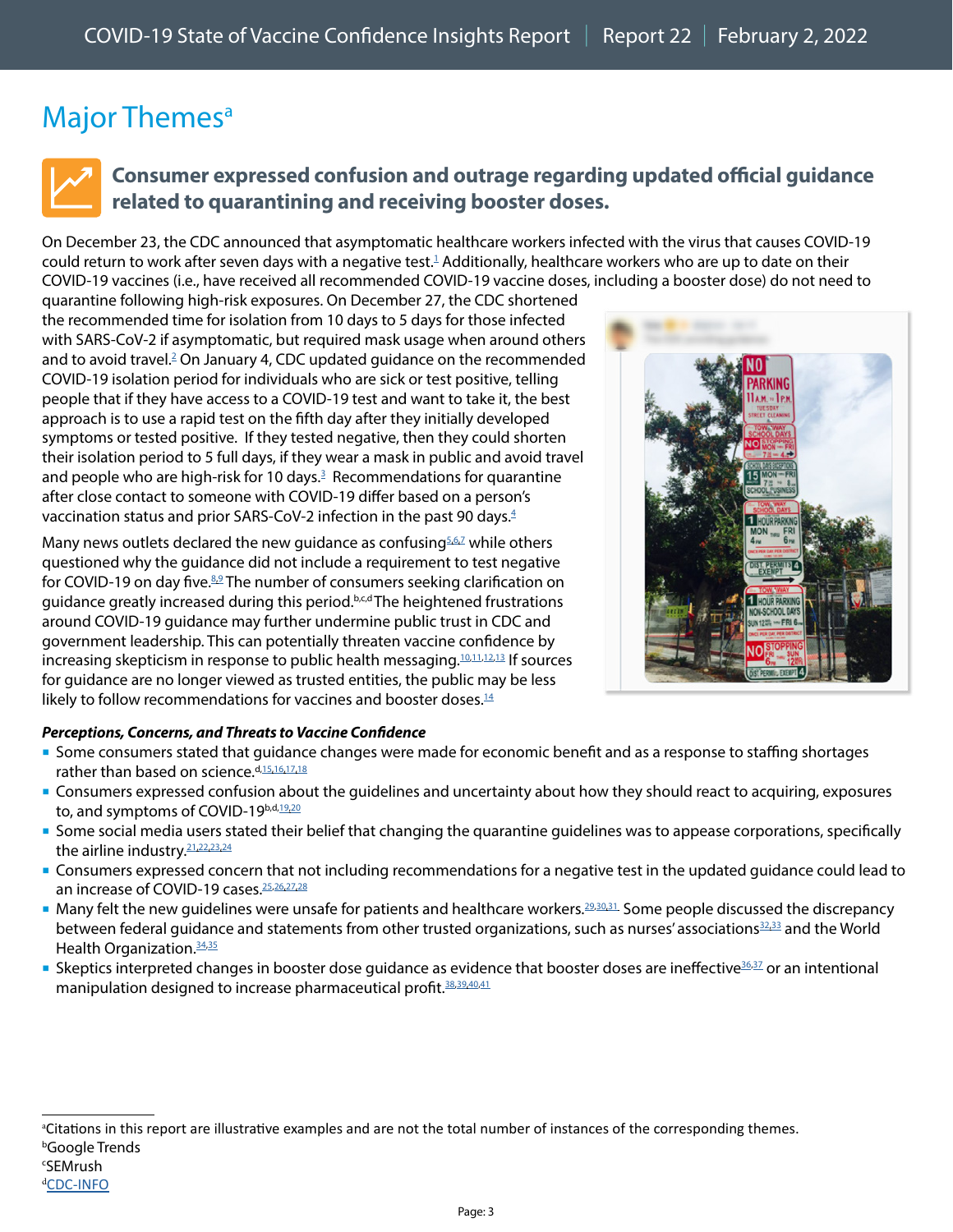#### *Content Gaps and Information Voids*

- Are healthcare workers putting themselves and their patients at risk by reducing the length of quarantine?
- CDC's recommendations follows the latest evidence to enhance healthcare worker and patient protection while also addressing adverse impacts of the surge in Omicron cases on healthcare systems. $42$
- What do you do if you test positive or have close contact with someone who tested positive for COVID-19? CDC's quarantine guidance is located on the [CDC's Quarantine and Isolation webpage](https://www.cdc.gov/coronavirus/2019-ncov/your-health/quarantine-isolation.html).
- If cases are rising, why is the quarantine guidance for a reduced amount of time?
- CDC's quarantine guidance is based on the latest evidence to enhance healthcare worker and patient protection while also addressing adverse impacts of the surge in Omicron cases on healthcare systems. $43.44$
- Why is CDC not recommending a negative test to end the isolation period?
- Tests for the virus that causes COVID-19 are best used early in the course of illness to diagnose COVID-19 and are not authorized by the U.S. Food and Drug Administration (FDA) to evaluate the duration of infectiousness.[45](https://www.cdc.gov/coronavirus/2019-ncov/if-you-are-sick/quarantine-isolation-background.html)
- If CDC is recommending a shorter period (from 6 months to 5 months after a primary series of mRNA COVID-19 vaccines, and from 2 months to 1 month after a primary dose of Janssen COVID-19 vaccine) between booster doses, does that mean the vaccine is not working?
	- COVID-19 vaccines work well to prevent severe illness, hospitalization, and death. However, public health experts noted a reduction in protection over time and particularly against newly emerging SARS-CoV-2 virus variants.<sup>[46](https://www.cdc.gov/coronavirus/2019-ncov/vaccines/booster-shot.html)</sup>

#### *Misinformation Themes*

- CDC is making guidance decisions based on economic and political gain<sup>[47](https://www.facebook.com/cdc/posts/288612173300228?comment_id=288708306623948&__cft__%5b0%5d=AZXxIpNoP4uChqg4f_o8TIpAq36DdnOpIzNNQmeG7PEdNr5jvktNk-r12sjtMDcNxaVlHLJIoLoG7y1f0MJ5XJQ13cgEUWTTYOmdmy6Ny5DnIEef7Wfm0adJvydBvWSuujXuGjJKoBBTXeJLfV1wXik0&__tn__=R%5d-R)[,48](https://www.facebook.com/cdc/posts/286820610146051?comment_id=286944886800290&__cft__%5b0%5d=AZUKOwhJyoL3NaahjmHuJ_KoALQuIL7PElRkkiO-uSNCOIeN8IIpgSmKd86l-aQCk9FbJDbNvBcgX2FU10dRbDCB1DXq-zgurnuItoKJ4tdRnQ8wOcJsqlPGguf-7hcfY3y2f9xlbyodp7xLz79iGIrcTqmPlzsrss3biIF3gk9yAQ&__tn__=R%5d-R),[49](https://www.facebook.com/cdc/posts/286820610146051?comment_id=286850363476409&__cft__%5b0%5d=AZUKOwhJyoL3NaahjmHuJ_KoALQuIL7PElRkkiO-uSNCOIeN8IIpgSmKd86l-aQCk9FbJDbNvBcgX2FU10dRbDCB1DXq-zgurnuItoKJ4tdRnQ8wOcJsqlPGguf-7hcfY3y2f9xlbyodp7xLz79iGIrcTqmPlzsrss3biIF3gk9yAQ&__tn__=R%5d-R),50</sup> and, as a result, is no longer a credible source of information.<sup>[51](https://www.facebook.com/cdc/posts/286820610146051?comment_id=287120610116051),[52,](https://rumble.com/user/Cindylu65)[53](https://twitter.com/Rasmussen_Poll/status/1479562378417262592),[54](https://www.axios.com/axios-ipsos-poll-unvaccinated-covid-0b2f2a54-472e-418b-9281-b32763f4c7b4.html)</sup>
- Increased COVID-19 cases prove that quarantining, isolating, and booster doses are ineffective mitigation strategies. [55](https://www.instagram.com/p/CYUNWDYs1iK/c/17925861076908700/)[,56,](https://twitter.com/beadacratiain/status/1479447846906589184)[57](https://www.gettr.com/user/epochtimes)
- CDC booster dose guidance directly contradicts the WHO's assertion that booster doses are ineffective. 58,[59](https://disqus.com/by/EMcF/),[60,](https://www.instagram.com/p/CYpFhZJFkMs/c/18209319976142790/)[61](https://www.instagram.com/p/CYt2cDEs3oJ/c/17989717750425458/r/17941985665788082/)

#### *Ways to Take Action*

- **Create and disseminate messages that educate the public on the changes in the guidance for healthcare workers and fully** vaccinated asymptomatic people.
- Engage and collaborate with vaccine advocates and other trusted messengers to disseminate messages that explain the reasons for the updated guidance and how changing guidance is a normal process as more data is collected.
- Continue to disseminate and amplify messages about the benefits and limitations of COVID-19 testing.
- Continue to disseminate information about the demonstrated benefits of booster doses in preventing severe illness and hospitalization from Delta and Omicron variants.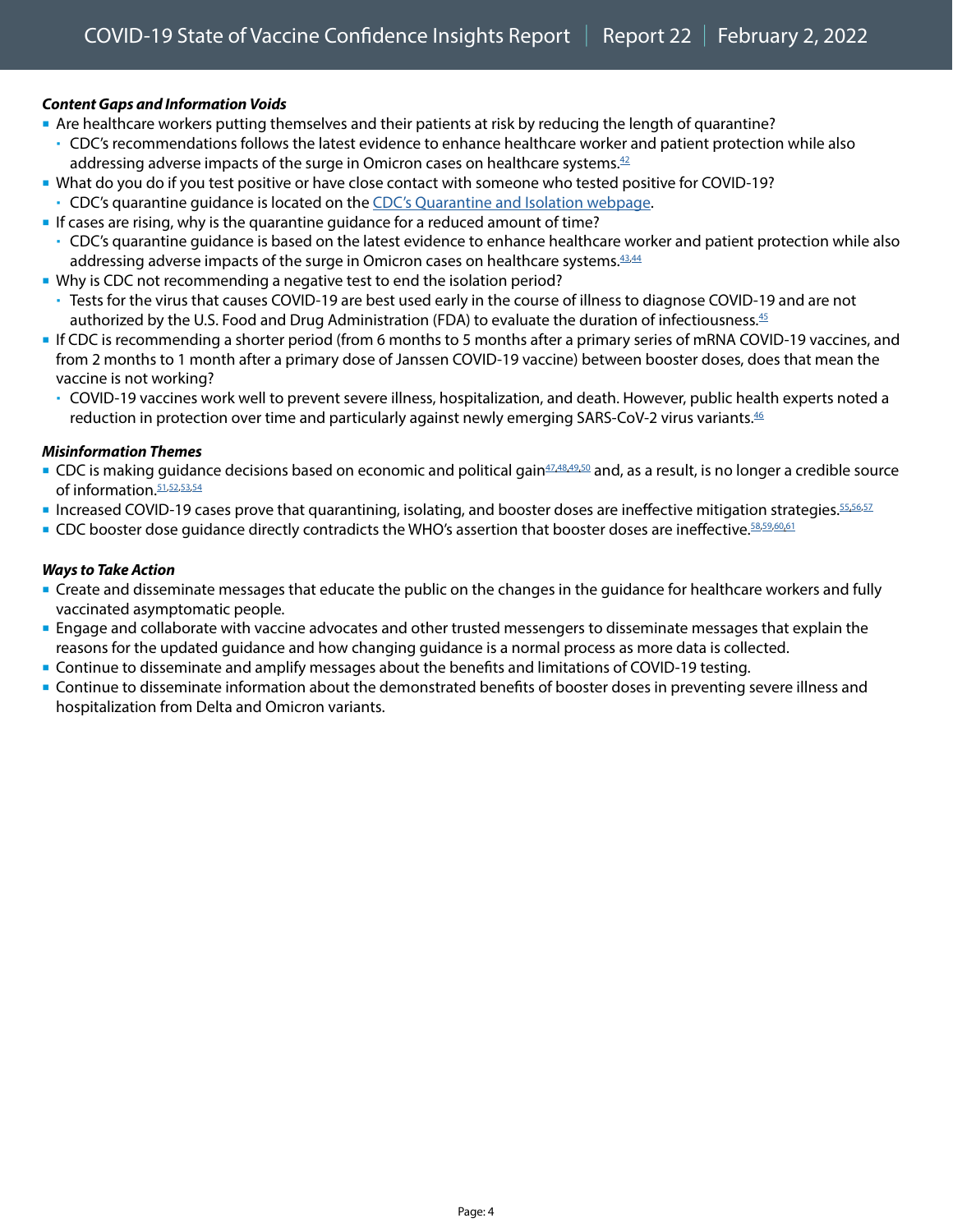

### <span id="page-4-0"></span>**Consumers express frustrations over long wait times and difficulty getting tested**

There were reports of a national shortage of COVID-19 tests possibly driven by a combination of a surge in cases of the Omicron variant and increased demand for COVID-19 testing, including for holiday season travel.<sup>62,[63](https://local12.com/news/nation-world/biden-tells-americans-looking-for-covid-test-sites-they-should-just-google-it-president-joe-omicron-covid-testing-sites-antigen-coronavirus),64</sup> The existing surge in demand for testing and delays in results could undermine trust in the government and public health institutions that authorize and distribute vaccines.<sup>[65](https://twitter.com/tomaskenn/status/1479458653119918083),66</sup> In addition, frustrations over test shortages,<sup>67,[68](https://www.instagram.com/p/CXzAPISsnEk/c/17920199876106907/)</sup> the public's outrage at price gouging,<sup>[69,](https://www.instagram.com/p/CX1rAHjs-le/c/17914060430225364/)[70](https://consumer.healthday.com/amid-covid-19-test-shortages-price-gouging-is-on-the-rise-2656328938.html),71</sup> and conflicting updated guidelines $^{72}$  $^{72}$  $^{72}$  may weaken vaccine confidence as this could create the perception to some that the government and public health agencies are ineffective in addressing the COVID-19 pandemic.<sup>[73](https://www.instagram.com/p/CXzAPISsnEk/c/17938576741718849/),74</sup>

#### *Perceptions, Concerns, and Threats to Vaccine Confidence*

- Online consumers expressed a lack of confidence in the government's ability to control the COVID-19 pandemic<sup>75[,76](https://www.instagram.com/p/CXzAPISsnEk/c/17887958876534506/),[77](https://www.instagram.com/p/CXzAPISsnEk/c/18181625485086185/)[,78](https://www.instagram.com/p/CXzAPISsnEk/c/17940699508735158/)</sup> and questioned the accuracy of reported COVID-19 cases.<sup>79</sup>
- Several online users questioned the reliability of rapid tests for the Omicron variant amid growing evidence that tests may provide false negative results. 80,[81](https://www.physiciansweekly.com/some-at-home-tests-may-miss-omicron-in-early-stages-of-infection)[,82,](https://www.devdiscourse.com/article/health/1875369-rapid-nose-swab-tests-for-covid-may-not-detect-omicron-quickly-enough--expert-says)[83](https://twitter.com/EinarsonNan/status/1481976424416296961)
- There were concerns that the COVID-19 testing shortage negatively impacted people's ability to take sick leave after testing positive<sup>84,[85](https://twitter.com/xHeckKTx/status/1479884273423462409),86</sup> or be prescribed alternative therapeutics.<sup>87</sup>
- Some social media users expressed fear that the long lines for COVID-19 testing increased exposure to the virus. [88](https://twitter.com/rabbott32753277/status/1478750506361266180)[,89](https://twitter.com/IanRussellTV/status/1479569785864130561)

#### *Content Gaps and Information Voids:*

- Who should get tested for COVID-19?
	- Anyone with COVID-19 symptoms or who has been in close contact with someone with COVID-19 should be tested regardless of vaccination status.<sup>90[,91](https://www.nejm.org/doi/full/10.1056/NEJMcp2117115?query=featured_home)</sup>
- How are rapid home COVID-19 tests different from PCR tests?
- An in-depth explanation of the differences in tests for COVID-19 infection can be found on [CDC's COVID-19 Testing: What You Need to Know](https://www.cdc.gov/coronavirus/2019-ncov/symptoms-testing/testing.html).
- Which COVID-19 test is better, viral or antibody tests?
	- Viral tests and antibody tests provide different types of information.
	- Viral tests tell you [if you have a SARS-CoV-2 infection](https://www.cdc.gov/coronavirus/2019-ncov/testing/diagnostic-testing.html) at the time of the test and use samples that come from the nose or mouth.
	- Antibody tests use blood samples and tell if someone had a prior infection.
	- Antibody testing is not currently recommended to determine: $92$
	- $\cdot$  If you have a current infection.
	- If you have immunity to the virus following COVID-19 vaccination.
	- Whether you need to get vaccinated if you are not fully vaccinated.
	- Whether you need to quarantine after a known or suspected exposure to COVID-19.
- Where can I get an at-home COVID-19 test?
	- Call or visit a local pharmacy, healthcare provider, or public health department to see if they have available COVID-19 testing kits.<sup>93</sup> You can order four free at-home tests online at [COVIDTests.gov](https://www.covidtest.gov/).

#### *Misinformation Themes*

• The COVID-19 antigen tests were made to produce false-positive results to drive up case counts. 94,[95](https://rumble.com/user/Doulbelung)[,96](https://twitter.com/michaelmina_lab)

#### *Ways to Take Action*

- Partner with public health departments and non-profits to distribute free or affordable COVID-19 tests to the general public.
- Create and amplify messages that educate people on when they should get tested for COVID-19, the differences in the types of tests, and where they can access tests.

Wonderful advice, except that there is nowhere to get tested! Every place is booked solid. Greatest nation on earth and we couldn't prepare for this months ago by getting needed testing places and testing kits in place! Unfathomable!!!

 $\circ$ 

<sup>4</sup>w 18 likes Reply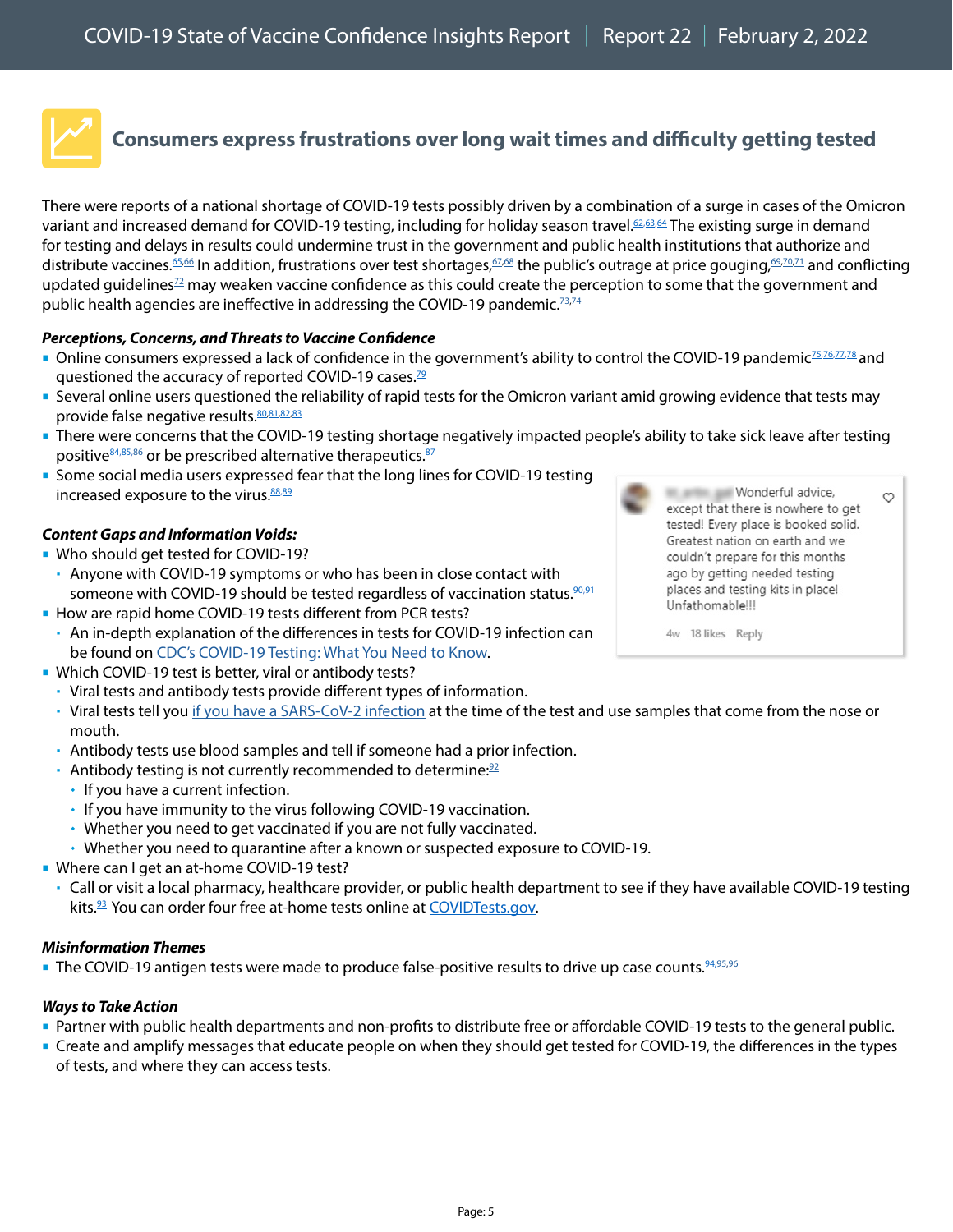## <span id="page-5-0"></span>Continuing and Emerging Themes

The themes below have been noted in previous reports and continue to undermine vaccine confidence. The information highlighted below focuses on what is new or different from previous reports. For additional context and previous recommendations on these themes, see previous *[Insights Reports.](https://www.cdc.gov/vaccines/covid-19/vaccinate-with-confidence.html#reports)*

### <span id="page-5-1"></span>**Consumers continued to have concerns about the effectiveness and safety of COVID-19 vaccines for children.**

Parents and caregivers continue to have questions about the COVID-19 vaccine for children, including safety, long-term side effects, and effectiveness. Web searches for "COVID vaccine side effects in children" rose by 150% during this reporting period. Although debunked, a viral video falsely claiming mRNA vaccines cause permanent damage to vital organs in children continues to be circulated online by vaccine opponents. Consumers spreading misinformation that children are not at risk for severe COVID-19 illness, despite increasing hospitalization rates, $\frac{97}{2}$  is likely to adversely impact vaccine confidence. However, safety monitoring has identified an elevated risk for myocarditis after mRNA COVID-19 vaccination, particularly in males ages 12–29 years after the 2<sup>nd</sup> dose.<sup>[98](https://www.cdc.gov/mmwr/volumes/70/wr/mm7027e2.htm)</sup> A more in-depth review of this theme is in a previous State of Vaccine Confidence Insights' Rapid [Report – Announcement of Pediatric COVID-19 Vaccines for Children ages 5–11 years old](https://www.cdc.gov/vaccines/covid-19/downloads/2564_SoVC_PedsVaccine_11.15.21.pdf).

#### *Perceptions, Concerns, and Threats to Vaccine Confidence*

- Social media users continue to cite concern for serious side effects and unknown long-term outcomes, like fertility and heart problems. [99](https://twitter.com/TotenkopfDas/status/1477467474572419076), 100, [101,](https://www.facebook.com/cdc/posts/282891250538987?comment_id=571983990636944&__cft__%5b0%5d=AZUEkjRxdiT5tRalIBju7_L9o7vMwNZjYZeGAaRemFWF6UDzcY861stavq1Omo9llzlduRGBXLADtI7OUyPIYGHGpCMmqt7mH2Tw9EEMthZI8JHdr1Cn6oKaDiSqJqflyBA7SSl28v3RZ0O2hJUxKR_W&__tn__=R%5d-R%22%20\t%20%22_blank) [102](https://www.facebook.com/cdc/posts/287434433418002?comment_id=287452040082908&__cft__%5b0%5d=AZXt_AyXlTXy4iQYKkwV7O-gpG7q1IpmkbkbvO3nlygac3RV-ZPbwdYLLwIUzQzDB1MdH093xI7QcyDBNeU75htOp3jo7_xBG12vo7vnw3VhRLXEeNOaheLYESzmFQ-0wZUOJWOCjJQYZoDEBN_cfQ70&__tn__=R%5d-R%22%20\t%20%22_blank)
- Many consumers suggest authorization for vaccines in children should wait until long-term studies have been completed.<sup>[103](https://twitter.com/war63495002/status/1473371320805052418),[104](https://www.facebook.com/cdc/posts/283563710471741?comment_id=283585380469574&__cft__%5b0%5d=AZWsr-nqZA4LTFA1lzTL9XnvhKwv3LmaAU0n-v-Vv7YEFuA2GTRNMv2dfi6hUd4rfMXAjgXHUSGvRILM0dqcf5mD8qUSzCfSocWDIGDAzoFhHOkGrtWwIEvrVqk810-Z79HPWZE3dy3osDQsy2JQw8pI&__tn__=R%5d-R%22%20\t%20%22_blank)</sup>
- Consumers continue to express the belief that children do not need to be vaccinated due to mild symptoms and lower risk of severe infections.<sup>105[,106,](https://www.instagram.com/p/CYJ-tQmMUJg/c/17996465431399937/%22%20/t%20%22_blank)[107](https://www.instagram.com/p/CYJ-tQmMUJg/c/17881589369521902/%22%20/t%20%22_blank),[108](https://www.facebook.com/cdc/posts/282891250538987?comment_id=282945460533566&__cft__%5b0%5d=AZUEkjRxdiT5tRalIBju7_L9o7vMwNZjYZeGAaRemFWF6UDzcY861stavq1Omo9llzlduRGBXLADtI7OUyPIYGHGpCMmqt7mH2Tw9EEMthZI8JHdr1Cn6oKaDiSqJqflyBA7SSl28v3RZ0O2hJUxKR_W&__tn__=R%5d-R%22%20\t%20%22_blank)</sup>
- Studies show a rural-urban vaccination gap, with pediatricians in rural areas less likely than urban pediatricians to recommend COVID-19 vaccinations for children.[109](https://www.kff.org/coronavirus-covid-19/poll-finding/kff-covid-19-vaccine-monitor-vaccine-attitudes-rural-suburban-urban/)

#### *Content Gaps and Information Voids*

- When will vaccines for children under 5 years be authorized or approved?
	- The U.S. currently does not have an FDA-authorized or approved COVID-19 vaccine available for populations younger than 5 years old. Some sources indicate a COVID-19 vaccine for use in children younger than 5 years old may be available within the next few months. $110$
- If Is Omicron causing more severe illness in children compared to other strains?
	- Evidence from a recent MMWR indicates that for children 17 years and younger, "hospital severity indicators, including length of stay and ICU admission, were similar to and lower, respectively, during the Omicron period compared with those during previous high-transmission periods.<sup>["111](https://www.cdc.gov/mmwr/volumes/71/wr/mm7104e4.htm?s_cid=mm7104e4_w)</sup>However, more data are needed to know if Omicron infections cause more severe illness or death than infection with other variants.<sup>112</sup>
- How do parents and caregivers distinguish between typical vaccine site injection reactions and serious side effects or adverse reactions?
	- CDC has an online resource that details common side effects and provides information as to when a parent should seek medical care for adverse reactions after vaccination.<sup>113</sup>
- What should a healthcare professional do if the wrong dose of the COVID-19 vaccine was administered to a child?
- Providers, patients, and parents should report vaccine administration errors to the Vaccine Adverse Events Reporting System. To know what to do regarding the need for revaccination, providers should refer to the [COVID-19 Vaccine](https://www.cdc.gov/vaccines/covid-19/downloads/covid19-vaccine-errors-deviations.pdf)  [Administration Errors Revaccination Guidance](https://www.cdc.gov/vaccines/covid-19/downloads/covid19-vaccine-errors-deviations.pdf).

#### *Misinformation Themes*

- COVID-19 vaccines are killing, permanently damaging, or disabling children.
- COVID-19 vaccines are still experimental, and pharmaceutical companies will not release the final safety data for several decades.
- The risk of adverse events from COVID-19 vaccination are more severe than the potential impact of COVID-19 illness.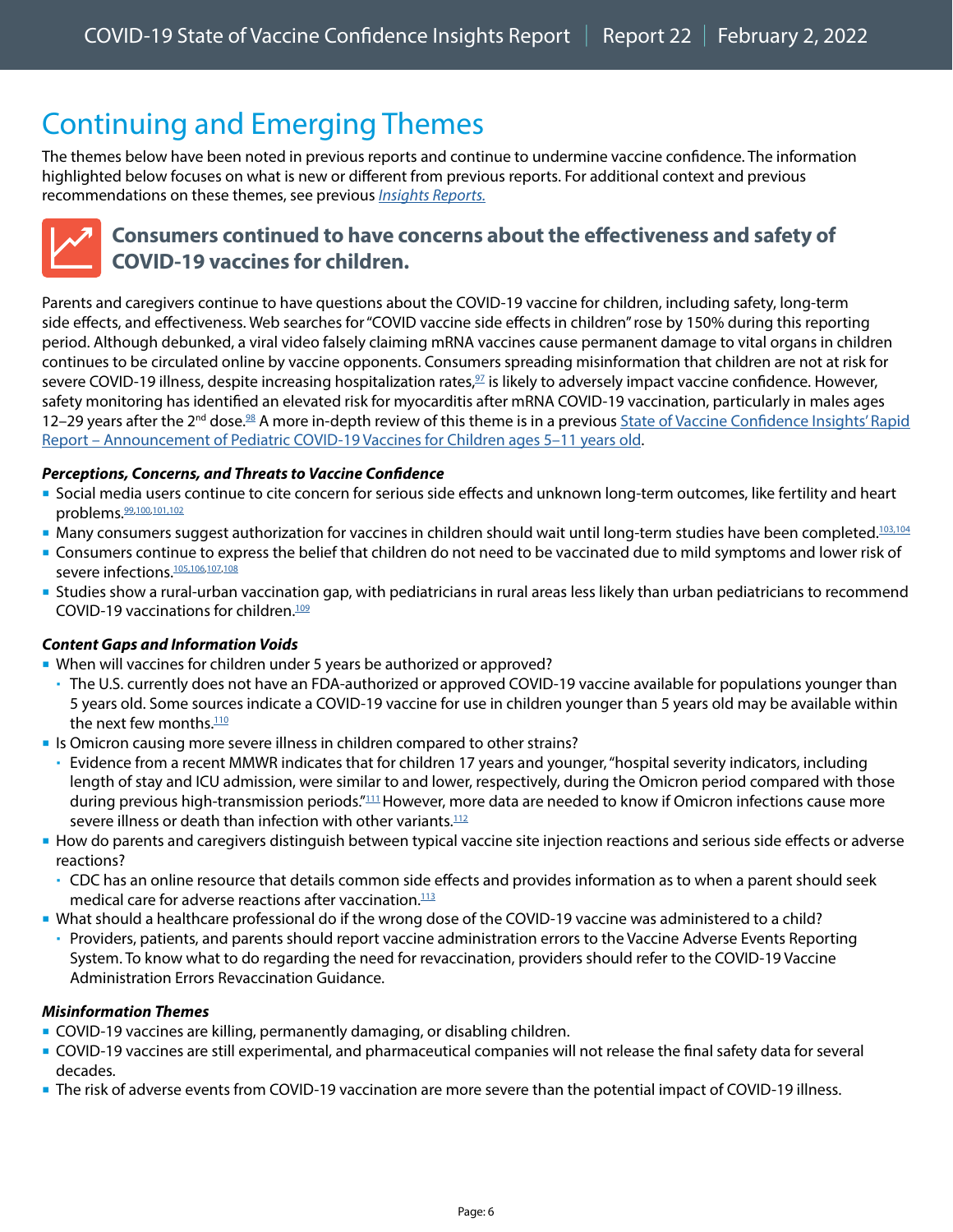#### *Ways to Take Action*

- Utilize and promote motivators to vaccinate children, such as protection of family members not yet eligible for vaccines and the ability to continue in-person school learning and activities.
- Develop and disseminate messages about the potential risk of severe COVID-19 illness in children and how vaccination can help reduce that risk.
- Develop plain language messages using findings from these two recent MMWR reports to educate people on the safety of the vaccine for children and the risk of severe COVID-19 illness in children:
	- [Trends in COVID-19 Cases, Emergency Department Visits, and Hospital Admissions Among Children and Adolescents Aged](http://dx.doi.org/10.15585/mmwr.mm7036e1)  [0–17 Years — United States, August 2020–August 2021](http://dx.doi.org/10.15585/mmwr.mm7036e1)
	- [COVID-19 Vaccine Safety in Adolescents Aged 12–17 Years United States, December 14, 2020–July 16, 2021](http://dx.doi.org/10.15585/mmwr.mm7031e1)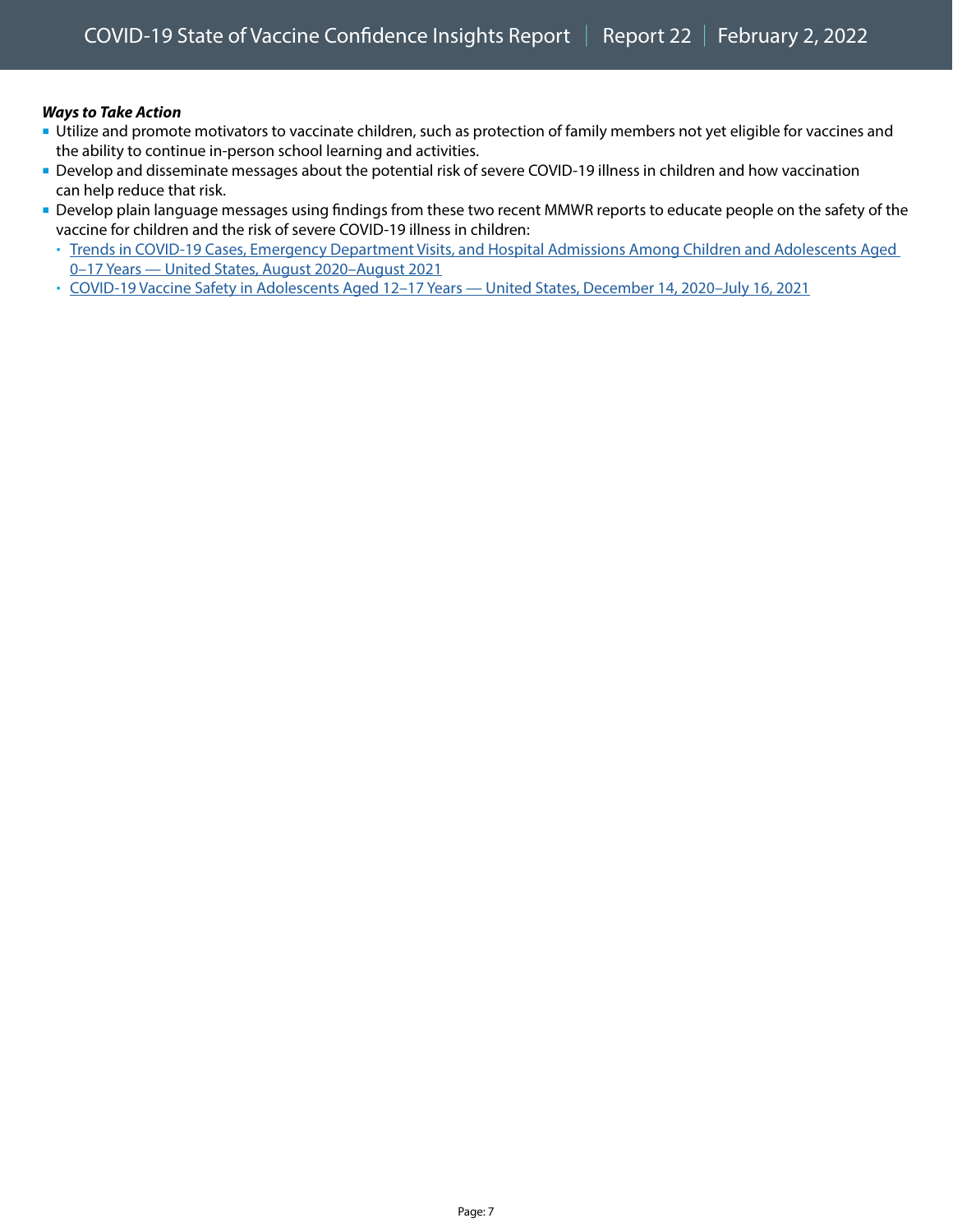## <span id="page-7-0"></span>**Consumers expressed concern about the vaccines' impact on menstrual cycles and fertility**

The release of a study analyzing the association between menstrual cycle length and COVID-19 vaccination<sup>114</sup> renewed discussions about the impact of COVID-19 vaccination on reproductive systems and fertility. Similarly, online conversations surrounding the association between COVID-19 vaccination and menstruation increased by more than 300% during the current reporting time frame.<sup>e</sup> Inconsistent and confusing messaging surrounding the impact of COVID-19 vaccines on functions of reproductive systems may adversely affect vaccine confidence.

#### *Perceptions, Concerns, and Threats to Vaccine Confidence*

- News outlets<sup>[115](https://www.natureworldnews.com/articles/48833/20220110/covid-vaccine-woman-s-period.htm),116</sup> and online consumers discussed<sup>117,[118](https://twitter.com/intent/retweet?tweet_id=1484657058137853952)</sup> the findings of a recent study that indicated there were very limited, short term changes in menstrual cycle length or timing (less than one day) associated with COVID-19 vaccination.<sup>112</sup>
- Consumers expressed apprehension about the safety of the COVID-19 vaccines for women of all reproductive age and pregnant people including, but not limited to, irregular menstrual cycles,<sup>120</sup> spontaneous abortion,<sup>[121](https://twitter.com/vafhewston/status/1473774460717178887)</sup> and unknown long-term side effects.<sup>122</sup>
- Some consumers believe vaccines also impact other reproductive system functions besides the menstrual cycle.<sup>[123](https://www.instagram.com/p/CYUVUpmMO0C/c/17922531653109188/)</sup>

#### *Content Gaps and Information Voids*

- Are COVID-19 vaccines safe for those already pregnant or thinking about becoming pregnant?
- COVID-19 vaccination is recommended for people who are pregnant, breastfeeding, trying to get pregnant now, or might become pregnant in the future, as well as their partners.<sup>124[,125](https://www.cdc.gov/coronavirus/2019-ncov/vaccines/recommendations/pregnancy.html)</sup>
- If Is there safety monitoring for children exposed to the COVID-19 vaccine in utero?
	- CDC and FDA continue to monitor COVID-19 vaccines and other vaccines for safety when given during pregnancy.<sup>126,127</sup>
		- Early data from three [safety monitoring systems](https://www.cdc.gov/coronavirus/2019-ncov/vaccines/safety/monitoring-pregnant-people.html) did not find any safety concerns for people who received an mRNA COVID-19 vaccine late in pregnancy or for their babies.<sup>128[,129](https://www.ncbi.nlm.nih.gov/pmc/articles/PMC8486391/)</sup>
		- Scientists have not found an increased risk for miscarriage among people who received an mRNA COVID-19 vaccine just before and during early pregnancy (before 20 weeks of pregnancy).<sup>130,[131](https://jamanetwork.com/journals/jama/article-abstract/2784193),132</sup>
		- The monitoring of COVID-19 vaccination during pregnancy is ongoing. CDC will continue to follow people vaccinated during all trimesters of pregnancy to better understand effects on pregnancy and babies.<sup>133</sup>

#### *Misinformation Themes*

- **Consumers are reporting severe adverse events into VAERs s (e.g., spontaneous abortion**,<sup>134</sup> changes in the quality and quantity of menstrual bleeding), $135$  however, the CDC is ignoring these adverse events.<sup>[136](https://www.gettr.com/post/pmny9g942c)</sup>
- If COVID-19 vaccines impact menstrual cycles, then vaccines also negatively impact other aspects of reproductive systems, including the health of fetuses.<sup>[137](https://www.gettr.com/post/pnm659a42c)</sup>

#### *Ways to Take Action*

- Given the high rate of unintended pregnancies and circulating misinformation related to fertility, tailor messages to the broader population of women of reproductive age, and partner with health care providers (e.g., midwives, OBGYNs) and pregnancy or pregnant influencers to disseminate these messages.
- Partner with websites and organizations that host fertility- or pregnancy-related support groups or discussion boards to identify and address information gaps.
- Disseminate messages through trusted messengers related to the following topics:  $^{138}$  $^{138}$  $^{138}$
- That no safety concerns have been identified for people who received an mRNA COVID-19 vaccine late in pregnancy or for their babies.
- There is not an increased risk of miscarriages.
- CDC continues to monitor the safety of COVID-19 vaccinations in pregnancy.
- Continue to disseminate messages about the risks of COVID-19 in pregnancy for both the pregnant person and the fetus/ infant that the vaccines are effective and protect the mom and baby against harm.